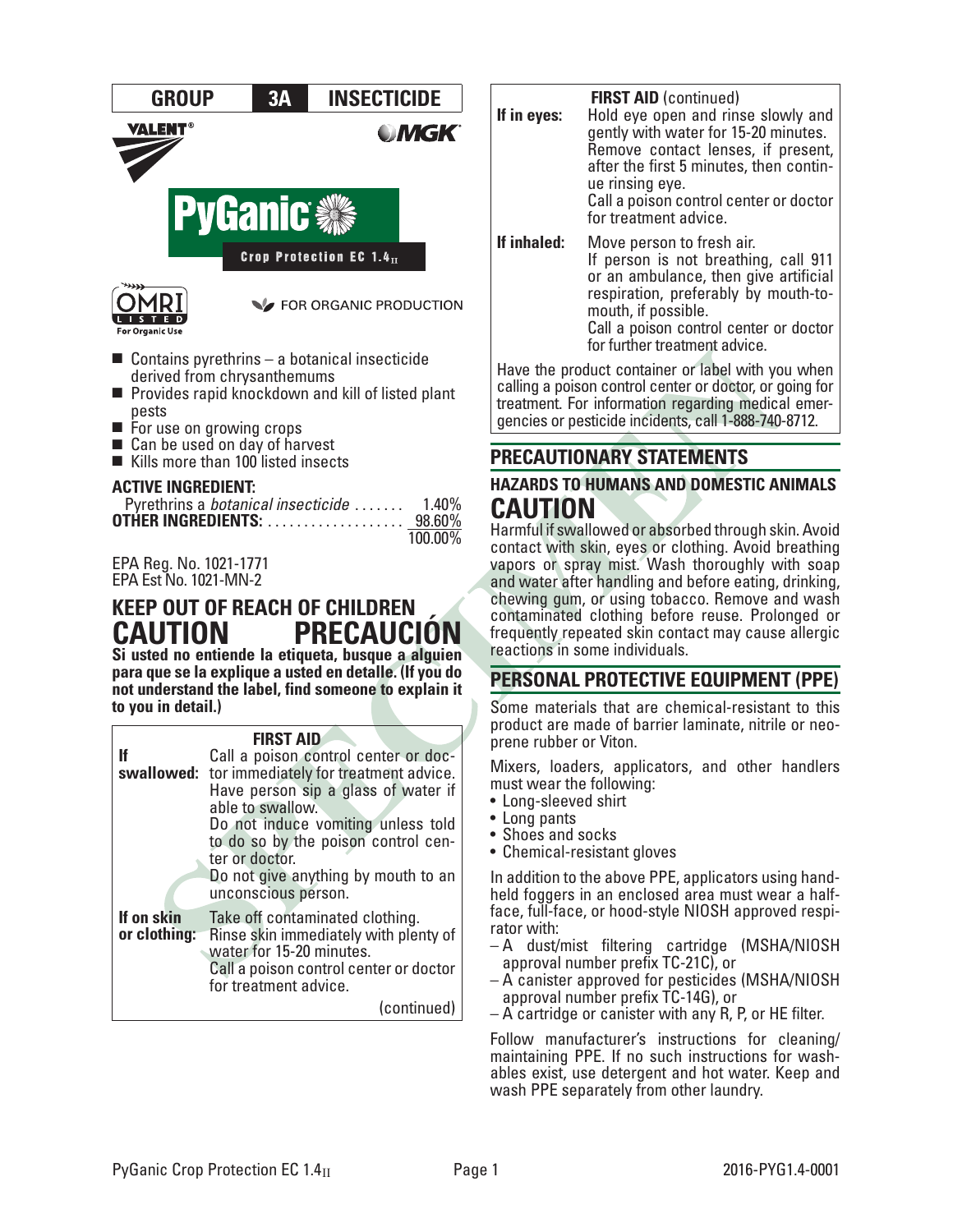When handlers use aircraft in a manner that meets the requirements listed in the Worker Protection Standard (WPS) for agricultural pesticides 40 CFR 170.240 (d)(4-6), the handler PPE requirements may be reduced or modified as specified in the WPS.

#### **USER SAFETY RECOMMENDATIONS:**

Users should:

Wash hands before eating, drinking, chewing gum, using tobacco or using the toilet. Remove clothing immediately if pesticide gets inside. Then wash thor- oughly and put on clean clothing. Remove PPE imme- diately after handling this product. Wash the outside of gloves before removing. As soon as possible, wash thoroughly and change into clean clothing.

## **ENVIRONMENTAL HAZARDS**

This pesticide is highly toxic to fish. For terrestrial uses, do not apply directly to water, or to areas where surface water is present or to intertidal areas below the mean high water mark. Drift from treated areas may be hazardous to organisms in adjacent aquatic sites. Do not contaminate water when disposing of equipment washwaters.

This product is highly toxic to bees exposed to direct treatment on blooming crops or weeds. Do not apply this product or allow it to drift to blooming crops or weeds while bees are foraging the treatment area.

## **DIRECTIONS FOR USE**

It is a violation of Federal law to use this product in a manner inconsistent with its labeling.

### **AGRICULTURAL USE REQUIREMENTS**

Use this product only in accordance with its labeling and with the Worker Protection Standard, 40 CFR, Part 170. This Standard contains requirements for the protection of agricultural workers on farms, forests, nurseries and greenhouses, and handlers of agricultural pesticides. It contains requirements for training, decontamination, notification, and emergency assistance. It also contains specific instructions and exceptions pertaining to the statements on this label about personal protective equipment (PPE) and restricted-entry interval. The requirements in this box only apply to uses of this product that are covered by the Worker Protection Standard.

Do not apply this product in a way that will contact workers or other persons either directly or through spray drift. Only protected handlers may be in the area during application.

For any requirement specific to your state or Tribe, consult the State or Tribal Agency responsible for pesticide regulation.

Do not enter or allow worker entry into treated areas during the restricted-entry interval (REI) of 12 hours. (continued)

### (continued)

PPE required for early entry to treated areas that is permitted under Worker Protection Standard and that involves contact with anything that has been treated, such as plants, soil, or water, is:

- Long-sleeved shirt and long pants;
- Chemical-resistant gloves, such as Barrier Laminate, Nitrile Rubber, Neoprene Rubber, or Viton;
- Shoes plus socks.

### **NON-AGRICULTURAL USE REQUIREMENTS**

The requirements in this box apply to uses of this product that are NOT within the scope of the Worker Protection Standard for agricultural pesticides (40 CFR, Part 170). The WPS applies when this product is used to produce agricultural plants on farms, forests, nurseries, or greenhouses.

Do not enter or allow others to enter until vapors, mists, and aerosols have dispersed and the treat- ed area has been thoroughly ventilated.

Keep unprotected persons out of treated areas until sprays have dried.

Wear protective clothing when using or handling this product to help avoid exposure to eyes and skin. Eye protection, gloves, a long-sleeved shirt and long pants are recommended.

Do not enter or allow others to enter until sprays have dried.

For any requirements specific to your State or Tribe, consult the agency responsible for pesticide regulation.

#### **INDOOR AREAS FOR USE IN AND AROUND:** Greenhouses

### **OUTDOOR AREAS FOR USE IN AND AROUND: Nurseries**

Outdoor Growing Crops

**TO KILL THE FOLLOWING LISTED INSECTS: Including:** 12-Spotted Cucumber Beetles, Angoumois Grain Moths, Ants (excluding Fire and Pharaoh Ants), Aphids, Apple Maggots, Armored Scales, Armyworms, Arti- choke Plume Moths, Asian Citrus Psyllids, Asparagus Beetles, Bagworms, Bean Beetles, Beet Armyworms, tles, Blow Flies, Boll Weevils, Boxelder Bugs, Branch and Twig Borers, Cabbage Loopers, Cabbage Mag-<br>gots, Cadelles, Cankerworms, Carrot Weevils, Cat-<br>erpillars, Chalcids, Cheese Skippers, Cherry Fruit<br>Flies, Cigarette Beetles, Clover Mites, Clover Weevils, Cockroaches, Codling Moths, Colorado Pota-<br>to Beetles, Confused Flour Beetles, Corn Earworms, Crane Flies, Crickets, Cross-striped Cabbageworms, tles (lesser Mealworms), Deer Flies, Diamondback<br>Larvae and Moths, Driedfruit Beetles, Drugstore Beetles, Earwigs, Eastern Tent Caterpillars, Elm Leaf Bee-<br>tles, Eriophyid Mites, European Corn Borer, Europe-<br>an Pine Tip Moths, Fireworms, Flea Beetles, Forest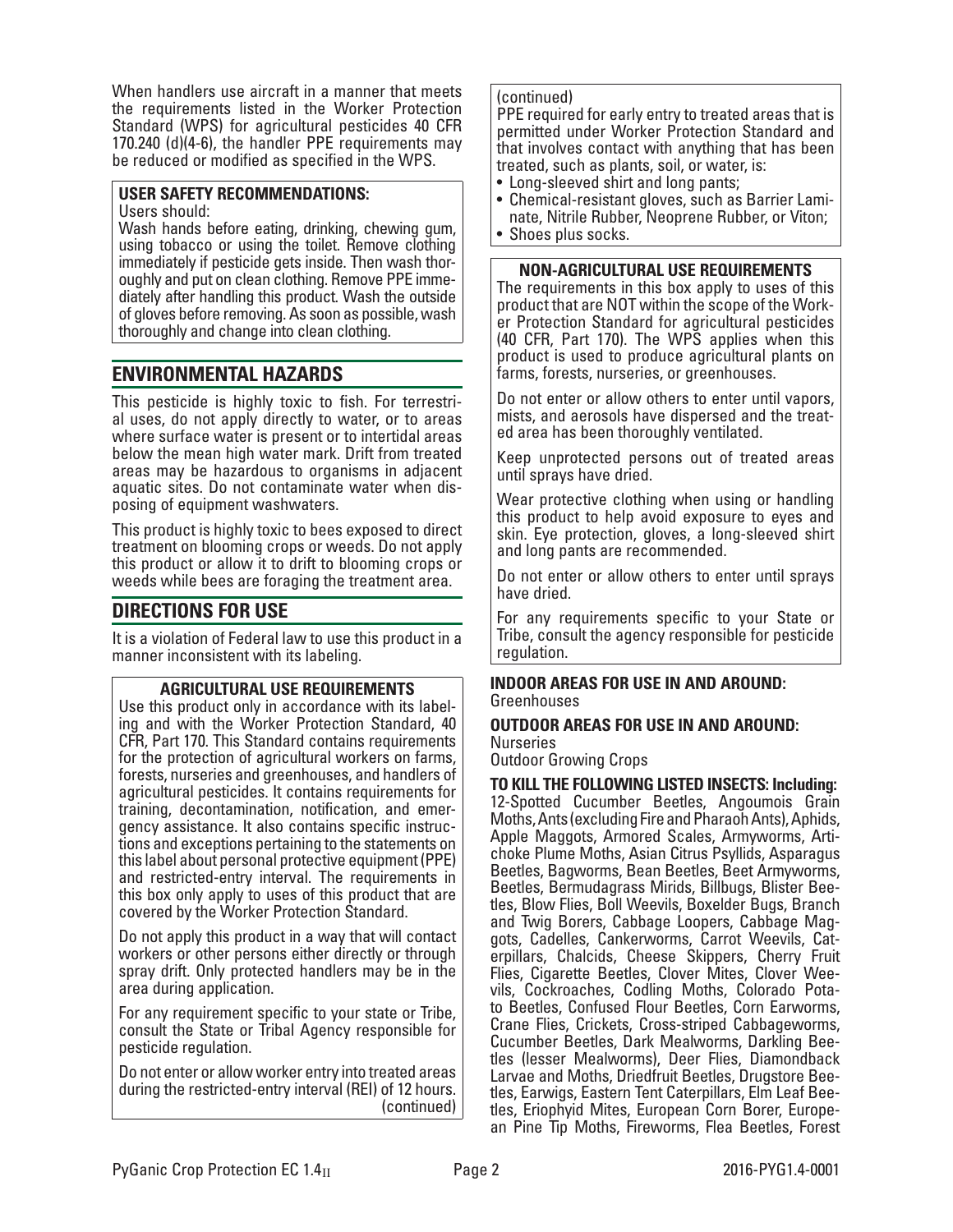Tent Caterpillars, Fruit Flies, Fruittree Leafrollers, Fruitworms, Fungus Gnats, Garden Symphylan, Glassywinged Sharpshooters, Gnats, Grain Mites, Grapeleaf Skeletonizers, Grape Leafhoppers, Grape Mealybugs, Grasshoppers, Greenbugs, Green Fruitworms, Green Peach Aphids, Greenhouse Thrips, Gypsy Moths (adults & larvae), Harlequin Bugs, *Heliothis* spp., Horn Flies, Hornworms, House Flies, Imported Cabbage-<br>worms, Indian Meal Moths, Japanese Beetles, Katy-<br>dids, Lace Bugs, Leaffooted Plant Bugs, Leafhop-<br>pers, Leafminers, Leafrollers, Leaftiers, Lice, Loopers, Lygus, Maggots, Mealybugs, Mediterranean Flour Moths, Mexican Bean Beetles, Midges, Millipedes, Mites, Mole Crickets, Mosquitoes, Moths, Mushroom Flies, Navel Orangeworms, Olive Fruit Flies, Onion Maggots, Orange Tortrix, Pacific Flatheaded Borers, Pear Psyllids, Pepper Weevils, Pink Bollworms, Potato lids, Red Flour Beetles, Rice Weevils, Saltmarsh Cat-<br>erpillars, Sawtoothed Grain Beetles, Scales, Sharp-<br>shooters, Shore Flies, Shothole Borers, Silverfish, Skippers, Small Flying Moths, Soft Scales, South- ern Chinch Bugs, Sow Bugs, Spider Beetles, Spring- tails, Squash Bugs, Stable Flies, Stink Bugs, Tarnished Plant Bugs, Thrips, Ticks, Tobacco Moths, Tomato Budworms, Tomato Bugs, Tomato Fruitworms, Tomato Hornworms, Tomato Pinworms, Tomato Russet Mites, Tussock Moths, Vine Mealybugs, Vinegar Flies, Web- worms, Weevils, Western Yellowstriped Armyworms, Whiteflies, Yellow Mealworms.

## **USE RESTRICTIONS**

- Do not make applications during the rain.
- Do not wet plants to the point of runoff.
- When used in dairy barns or facilities: Close milk bulk tank lids to prevent contamination from spray and dead or falling insects.
- Do not remain in the treated area. Exit area immediately and remain outside the treated area until aerosols, vapors and/or mists have dispersed.
- Not for use in outdoor residential misting systems (indoor or outdoor).
- Not for indoor use except in greenhouses.

### **Spray Drift Management for Agricultural Crops**

Avoiding spray drift at the application site is the responsibility of the applicator and the grower. The interactions of many equipment and weather-related factors determine the potential for spray drift. The applicator and the grower are responsible for considering all these factors when making decisions.

Do not apply at wind speeds greater than 10 mph at the application site.

Do not make any type of application into temperature inversions.

Apply as a medium or coarser spray (ASABE stan- dard 572).

**Additional Requirements for Aerial Applications:** Do not release spray at a height greater than 10 feet above the ground or crop canopy.

The boom length must not exceed 75% of the wingspan or 90% of the rotor blade diameter.

Aerial applicators must consider flight speed and nozzle orientation in determining droplet size.

When applications are made with a cross-wind, the swath will be displaced downwind. The appli- cator must compensate for this displacement at the downwind edge of the application area by adjusting the path of the aircraft upwind.

#### **Additional requirements for ground applications:**

Do not release spray at a height greater than 4 feet above the ground or crop canopy.

**Additional requirements for airblast applications:**  Direct sprays into the canopy.

Turn off outward pointing nozzles at row ends and when spraying outer rows.

#### **PESTICIDE RESISTANCE MANAGEMENT**

PyGanic<sup>®</sup> Crop Protection EC 1.4 $_{\text{II}}$  contains a Group 3A insecticide. Insect biotypes with acquired resistance to Group 3A may eventually dominate the insect population if Group 3A insecticides are used repeatedly in the same field or in successive years as the primary method of control for targeted species. This may result in partial or total loss of control of those species by PyGanic® Crop Protection EC  $1.4<sub>II</sub>$  or other Group 3A insecticides.

#### **To delay insecticide resistance consider:**

- Avoiding the consecutive use of PyGanic<sup>®</sup> Crop Protection EC 1.4 $_{II}$  or other Group 3A insecticides that have a similar target site of action, on the same insect species.
- Using tank mixtures or premixes with insecticides from a different target site of action Group as long as the involved products are all registered for the same use and have different sites of action.
- Basing insecticide use on a comprehensive IPM program.
- Monitoring treated insect population for loss of field efficacy.
- Contacting your local extension specialist, certified crop advisors, and/or manufacturer for insecticide resistance management and or IPM recommendations for the specific site and resistance pest problems.

## **GENERAL USE DIRECTIONS**

**IMPORTANT:** It is recommended that the final spray mix be adjusted to a pH of 5.5 to 7.0. Outside of this range, pyrethrins can degrade and the product will lose its effectiveness.

To avoid possible harm to honey bees, it is advisable to apply in the early morning or late evening hours.

**USED ALONE:** Apply 16 fl. oz. (1 pint) to 64 fl. oz. (2 quarts) per acre by ground in sufficient water for thorough coverage. This product may be applied by air at the rate of 16 to 64 fl. oz. per acre in a minimum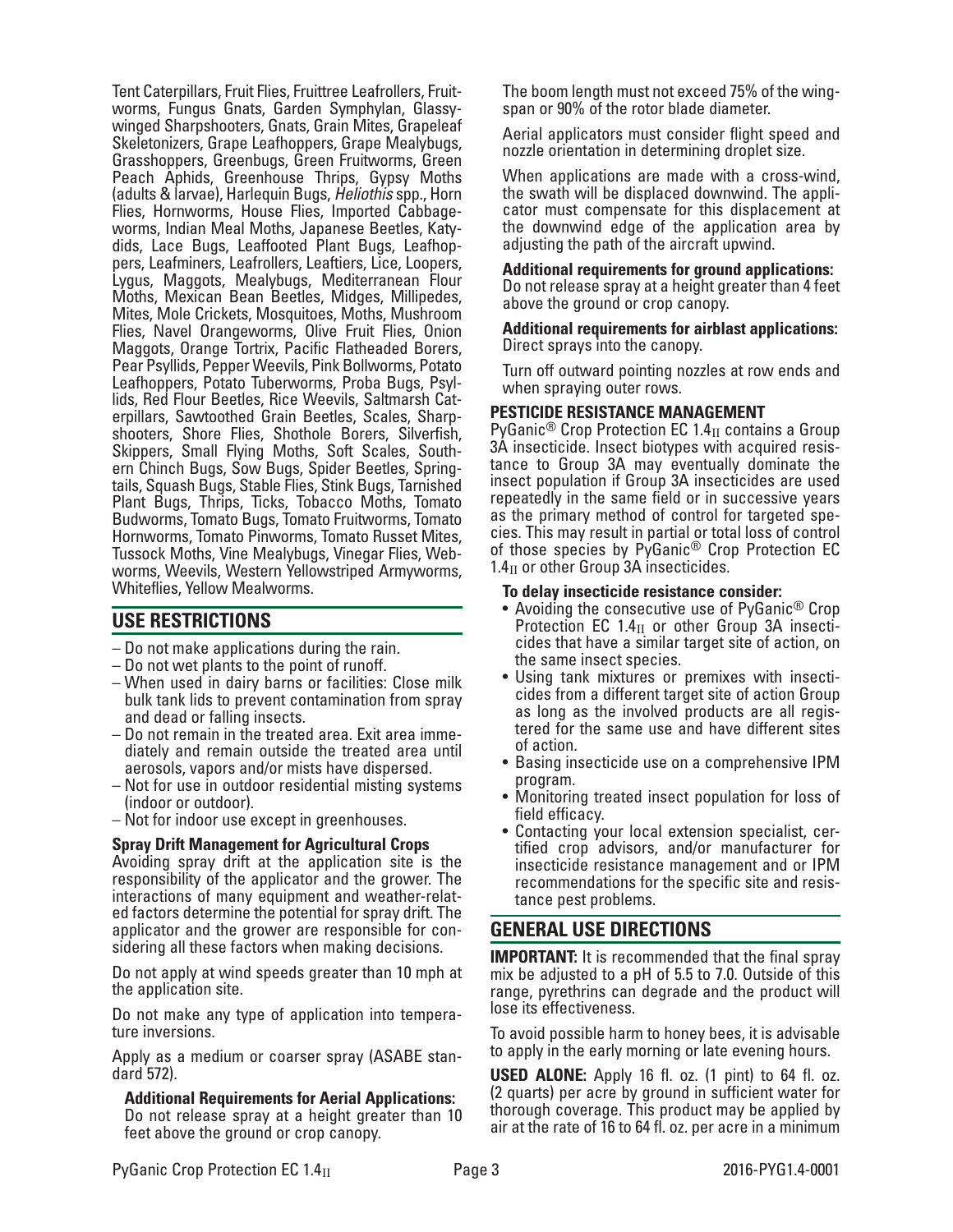of 5 gallons of water. Mix only enough for immediate use. Spraying should begin when the insects first appear. Do not wait until the plants are heavily infest- ed. Repeat as required to maintain effective kill.

**USED AS A TANK MIX:** This product may be tank mixed with other insecticides, acaricides, fungicides, adjuvants and wetting agents. This application should conform to accepted use precautions and directions for both products. Tank mix applications must be made in accordance with the more restrictive of label limitations and precautions. No label application rates may be exceeded. This product cannot be mixed with any product with label prohibitions against such mixing.

Prior to tank mixing, a compatibility test should be conducted using the proper proportions of products and water to ensure the physical compatibility of the mixture.

- Do not reapply within 3 days except under extreme pest pressure.
- In case of extreme pest pressure, do not reapply within 24 hours.
- Do not harvest until spray has dried.
- Do not wet plants to point of runoff or drip.

For growing field crop and orchard applications, do not exceed the maximum application rate of 0.050 lb. active ingredient/acre (equivalent to 59 fl. oz. of PyGanic<sup>®</sup> Crop Protection EC 1.4 $_{II}/a$ cre) or 0.0012 lb. active ingredient/1,000 sq. ft. (equivalent to 1.42 fl. oz. of PyGanic<sup>®</sup> Crop Protection EC  $1.4<sub>II</sub>/1,000$  sq. ft.).

For surface applications to greenhouse grown crops, do not exceed the maximum application rate of 0.050 lb. active ingredient/acre (equivalent to 59 fl. oz. of PyGanic<sup>®</sup> Crop Protection EC 1.4 $_{II}/$ acre) or 0.0012 lb. active ingredient/1,000 sq. ft. (equivalent to 1.42 fl. oz. of PyGanic<sup>®</sup> Crop Protection EC 1.4 $_{\text{II}}$ /1,000 sq. ft.).

For space spray applications to greenhouse grown crops, do not exceed the maximum application rate of 0.00014 lb. ai/1,000 cu. ft. (equivalent to 0.166 fl. oz. or 4.92 mls of PyGanic<sup>®</sup> Crop Protection EC  $1.4<sub>II</sub>$ / 1,000 cu. ft.).

**IMPORTANT NOTE:** Plant safety is an important consideration when using insecticides in a greenhouse. However, it is not possible to evaluate the phyto-<br>toxicity of PyGanic<sup>®</sup> Crop Protection EC 1.4 $_{\rm II}$  on numerous plant varieties that may react differently to insecticides in different growth stages or under varying environmental conditions. Before making widespread applications of PyGanic® Crop Protection EC 1.4 $_{\text{II}}$ , or tank mix combinations, treat a limited number of plants and observe for phytotoxicity over a 10-day period.

**DIRECTIONS FOR APPLICATION THROUGH IRRIGA-TION SYSTEMS:** Apply this product only through sprinkler (including center pivot, lateral move, end tow, side (wheel) roll, traveler, big gun, solid set, or hand move) irrigation systems. Do not apply this product through any other type of irrigation system.

Crop injury, lack of effectiveness, or illegal pesticide residues in the crop can result from non-uniform distribution of treated water.

If you have questions about calibration, you should contact State Extension Service specialists, equipment manufacturers or other experts.

Do not connect an irrigation system (including green- house systems) used for pesticide application to a public water system unless the pesticide label-pre- scribed safety devices for public water systems are in place.

A person knowledgeable of the chemigation system and responsible for the operation or under the supervision of the responsible person, shall shut the system down and make necessary adjustments should the need arise.

The system must contain a functional check valve, vacuum relief valve, and low-pressure drain appropriately located on the irrigation pipeline to prevent water source contamination from backflow. The pes-<br>ticide injection pipeline must contain a function-<br>al, automatic, quick-closing check valve to prevent the flow of fluid back toward the injection pump. The pesticide injection pipeline must also contain a functional normally closed, solenoid-operated valve located on the intake side of the injection pump and connected to the system interlock to prevent fluid from being withdrawn from the supply tank when the irrigation system is either automatically or man- ually shut down. The system must contain func- tional interlocking controls to automatically shut off the pesticide injection pump when the pump motor stops. The irrigation line or water pump must include a functional pressure valve which will stop the water pump motor when the water pressure decreases to the point where pesticide distribution is adversely affected.

System must be a metering pump, such as a positive displacement injection pump (e.g., diaphragm pump) effectively designed and constructed of materials that are compatible with pesticides and capable of being fitted with a system interlock.

Do not apply when wind speed favors drift beyond the area intended for treatment.

Constant agitation must be maintained in the chemical supply tank during the entire period of insecticide application. Greater accuracy in calibration and distribution will be achieved by injecting a larger volume of more dilute suspension per unit of time.

## **GROWING CROPS (OUTDOORS, IN GREENHOUSES AND IN NURSERIES)**

**ROOT AND TUBER VEGETABLES:** Including: Arracacha, Arrowroot, Purple Arrowroot, Japanese Artichoke, Jerusalem Artichoke, Garden Beets, Sugar Beets, Edible Burdock, Edible Canna, Carrots, Cassava (bitter or sweet), Celeriac (Celery root), Chayote (root), Chervil (Turnip rooted), Chicory, Chufa,

PyGanic Crop Protection EC 1.4<sub>II</sub> Page 4 2016-PYG1.4-0001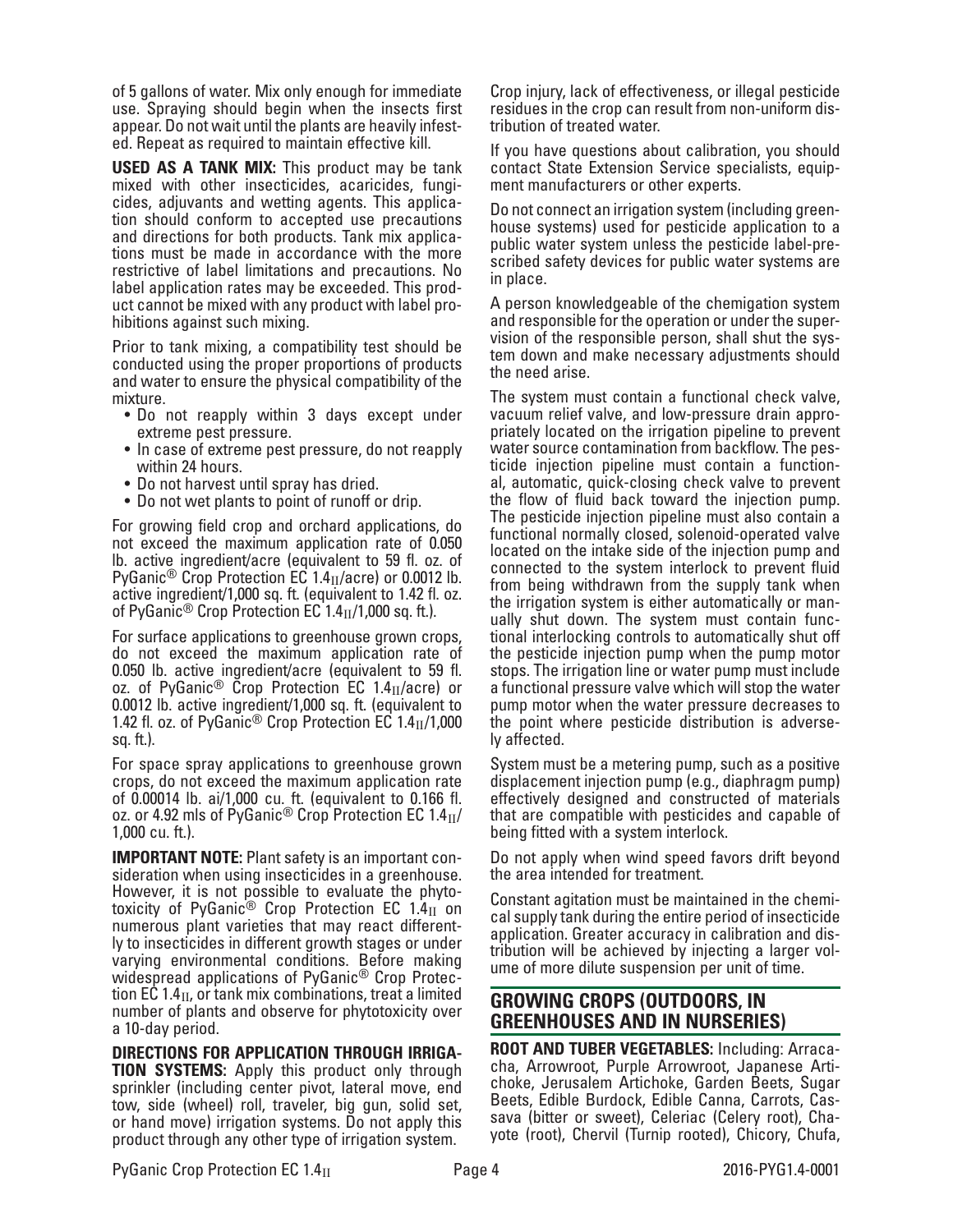Dasheen, Ginger, Ginseng, Horseradish, Leren, Parsley (Turnip rooted), Parsnip, Potato, Radish, Japanese Radish (Daikon), Rutabaga, Salsify, Black Salsify, Spanish Salsify, Sweet Potato, Tanier, Turmeric, Turnip, Yam (true), Yam Bean.

**LEAVES OF ROOT AND TUBER VEGETABLES:** Includ- ing: Garden Beet, Sugar Beet, Edible Burdock, Carrot, Cassava (bitter or sweet), Celeriac (Celery root), Cher- vil (Turnip rooted), Chicory, Dasheen (Taro), Parsnip, Radish, Japanese Radish (Daikon), Rutabaga, Black Salsify, Sweet Potato, Tanier, Turnip, Yam (true).

**BULB VEGETABLES:** Including: Garlic, Great-headed Garlic, Leek, Onion (bulb and green), Welch, Shallot.

**LEAFY VEGETABLES:** Including: Amaranth (Leafy Amaranth, Chinese Spinach, Tampala), Arugula, Cardoon, Celery, Chinese Celery, Celtuce, Chervil, Cilantro, Corn Salad, Chrysanthemum (edibleleaved), Chrysanthemum (garland), Cress (garden, water), Upland Cress (Yellow Rocket, Winter Cress), Dandelion, Dock (Sorrel), Endive (Escarole), Fennel (Florence), Lettuce (head and leafy), Orach, Parsley, Purslane (garden and winter), Radicchio, Rhubarb, Spinach, Fine Spinach (Malabar, Ceylon), Spinach (New Zealand), Swiss Chard.

**BRASSICA (COLE) LEAFY VEGETABLES:** Including: Broccoli, Chinese Broccoli (Gai Lan), Broccoli Raab (Rapini), Brussels Sprouts, Cabbage, Chinese Cabbage (Bok Choy), Chinese Cabbage (Napa), Chinese Mustard Cabbage (Gai Choy), Cauliflower, Cavalo Broccolo, Collards, Kale, Kohlrabi, Mizuna, Mustard Greens, Mustard Spinach, Rape Greens.

**LEGUME VEGETABLES (SUCCULENT OR DRIED):**  Including: Adzuki Beans, Field Beans, Kidney Beans, Lima Beans, Moth Beans, Mung Beans, Navy Beans, Pinto Beans, Rice Beans, Runner Beans, Snap Beans, Tepary Beans, Urd Beans, Wax Beans, Asparagus Beans, Blackeyed Peas, Catjang, Chi- nese Longbeans, Cowpeas, Crowder Peas, Southern Peas, Yardlong Beans, Broad Beans (Fava Beans), Chick Peas (Garbanzo Beans), Guar, Jack Beans (Sword Beans), Lablab Beans (Hyacinth Beans), Lentils, Peas (Garden Peas, Field Peas, Sugar Snap Peas, English Peas, Snow Peas), Pigeon Peas, Soy- beans, Sweet Lupin Beans, White Lupin Beans, White Sweet Lupin, Sword Beans.

**FOLIAGE OF LEGUME VEGETABLES:** Including: Plant part of any legume vegetable included in the legume vegetable group including any variety of Beans, Field Peas, Soybeans.

**FRUITING VEGETABLES:** Including: Eggplant, Ground Cherry, Okra, Pepinos, Pepper (Bell Pepper, Chili Pepper, Cooking Peppers, Pimentos, Sweet Peppers), Tomatillo, Tomatoes.

**CUCURBIT VEGETABLES:** Including: Balsam Apple, Balsam Pear (Bitter Melon), Chayote (fruit), Chinese Waxgourd (Chinese Preserving Melon), Chinese ble Gourds, Melons (including hybrids, Cantaloupe,

Casaba, Crenshaw, Golden Pershaw Melon, Honeydew Melons, Honey Balls, Mango Melon, Muskmelon, Persian Melon, Pineapple Melon, Santa Claus Melon, Snake Melon), Pumpkin, Squash (Summer and Winter), Watermelon (including hybrids).

**CITRUS FRUITS:** Including: Calamondin, Citrus Citron, Citrus Hybrids, Grapefruit, Kumquats, Lemons, Limes, Mandarin (Tangerine), Orange (sweet and sour), Pummelo, Satsuma Mandarin, (*Citrus* spp. includes Chironja, Tangelos, Tangors).

**POME FRUITS:** Including: Apple, Crab Apple, Loquat, Pear, Mayhaw, Oriental Pear, Quince.

**STONE FRUITS:** Including: Apricot, Cherry (sweet and sour), Nectarine, Peach, Plum, Prune, Chicka- saw Plum, Damson Plum, Japanese Plum, Plumcot.

**SMALL FRUITS AND BERRIES:** Including: Blackberry, Blueberry, Cranberry, Currant, Dewberry, Elderberry, Gooseberry, Grape, Huckleberry, Loganberry, Olallieberry, Raspberry (Black and Red), Strawberry, Youngberry.

**TREE NUTS:** Including: Almond, Beech Nut, Brazil Nut, Butternut, Cashew, Chestnut, Chinquapin, Filbert (Hazelnut), Hickory Nut, Macadamia Nut (Bush Nut), Pecan, Pistachio, Walnut, Black and English (Persian).

**ORIENTAL VEGETABLES:** Including: Acerola, Atemoya, Balsam Pear (Bitter Melon), Carambola, Japanese Artichoke, Chinese Broccoli (Gai Lan), Chinese Cabbage (Bok Choy, Napa), Chinese Mustard Cabbage (Gai Choy), Dasheen, Ginger, Ginseng, Chinese Longbeans, Mung Beans, Citron Melon, Japanese Radish (Daikon), Chinese Spinach, Chinese Waxgourd, Cilantro, Citron Melon, Rambutan, Water Chestnut.

**SUBTROPICAL FRUITS:** Including: Avocado, Banana, an (Jackfruit), Feijoa, Figs, Guava, Kiwifruit, Lychee, Mango, Papaya, Passion Fruit, Persimmon, Pineap- ple, Pomegranate.

**CEREAL GRAINS:** Including: Barley, Buckwheat, Corn (sweet and field), Millet, Proso, Oats, Pearl Millet, Popcorn, Rice, Rye, Sorghum (Milo), Teosinte, Triticale, Wheat, Wild Rice.

**FORAGE, FODDER AND STRAW OF CEREAL GRAINS:** Including: Barley, Buckwheat, Corn (sweet and field), Millet, Proso, Oats, Pearl, Popcorn, Rice, Rye, Sorghum (Milo), Teosinte, Triticale, Wheat, Wild Rice.

**GRASSES FOR SEED, FORAGE, FODDER AND HAY:** Including: Any Grass (Gramineal family [green or cured], except Sugarcane and those listed in the cereal grains group) that will be fed to or grazed by livestock, all Pasture and Range Grasses and Grasses grown for Hay and Silage, Bermudagrass, Bluegrass, Bromegrass, Fescue.

**NON-GRASS ANIMAL FEEDS:** Including: Alfalfa, Velvet Beans, Clover, Kudzu, Lespedeza, Lupine, Sainfoin, Trefoil, Crown Vetch, Milk Vetch.